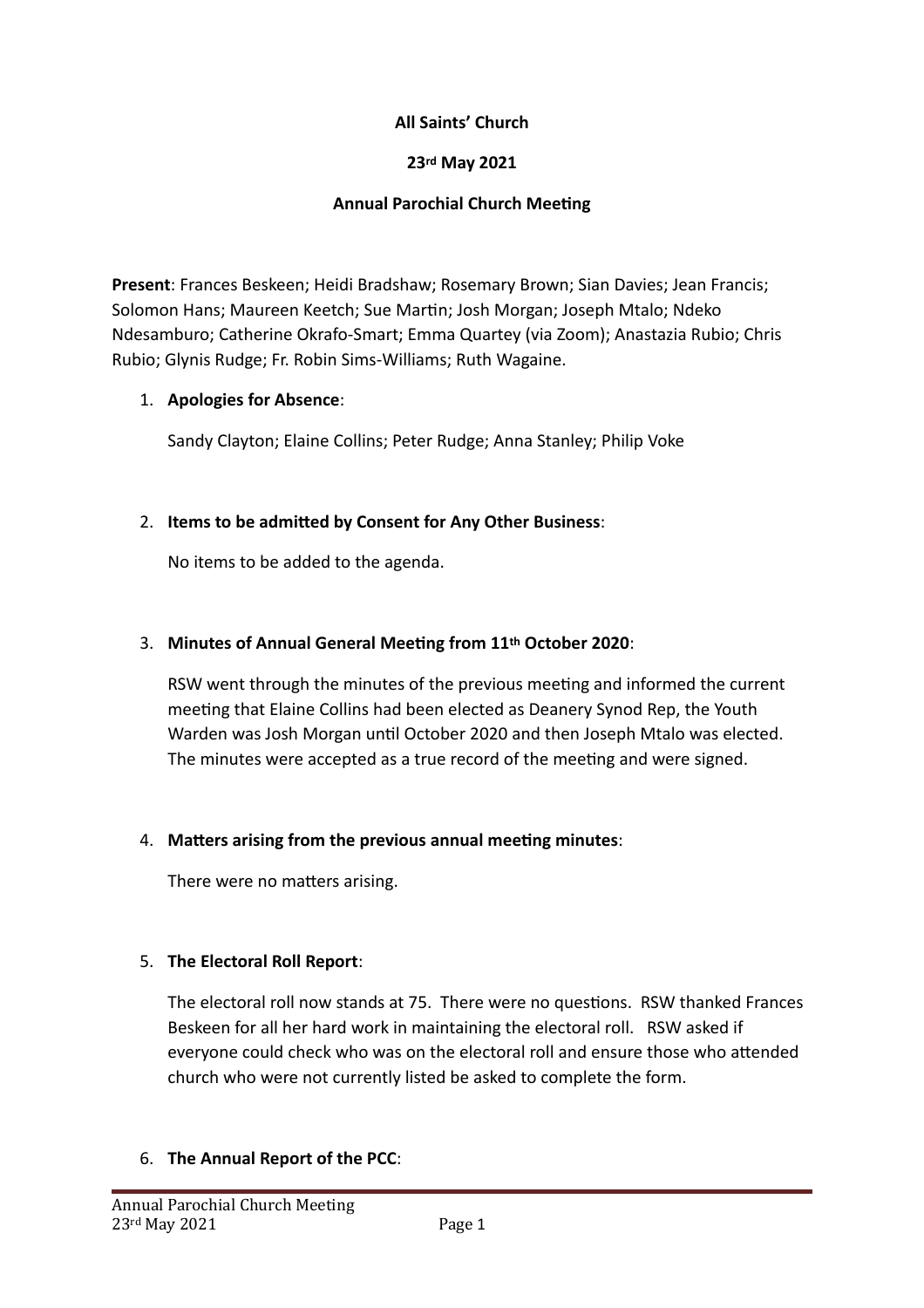This had been circulated prior to the meeting, and copies were available at the back of church. RSW reported that some events had been put on hold during the pandemic but was amazed at how much had actually be carried out during the time. Knit and Natter group had made an amazing Last Supper the people from which featured in Fr. Robin's telling of stories for collective worship during 2020, Book Club had read a couple of books before lock down, the choir had been suspended during lockdown however they can now sing with up to six people inside church and thirty people outside. He expressed his thanks to Maureen for her sterling work with the choir over the years and said we would have a retirement party at some time in the future. 

## 7. **Financial Statements Report**:

This had been available in advance. RSW reported that we are still holding our own financially and that we had been lucky that we had not relied on bookings/rentals for our income so had not lost too much income. He added that as the church had not been open for much of the time a lot of our costs had been reduced which had helped. He expressed his thanks to Peter Rudge for his work as Treasurer and James Liew as Independent Examiner.

# 8. **Fabric Report**:

Information on this was covered in the report from the Building, Maintenance and Hall Committee. RSW reported that the Quinquennial inspection was due in the coming year. He thanked Jack and Jill for the maintenance in the church hall they had carried out over the year, and also for their help in maintaining the memorial garden which they were now using as the entrance/exit for one of their bubbles. In the church itself the carpets had been cleaned, a telephone line installed and CCTV installed outside church which had helped with the anti social behaviour. The war memorial was now completely renovated.

# 9. **Deanery Synod Report:**

A complete report is in the church annual report booklet. The Rev. Julie Gittoes is now Area Dean of the new Barnet Deanery (London) which is the amalgamation of West Barnet and Central Barnet. Catherine Okrafo-Smart was elected as Lay Chair of Barnet Deanery (London), and hopefully there will be a meeting in July.

# 10. Election of Barnet Deanery Synod Representatives: